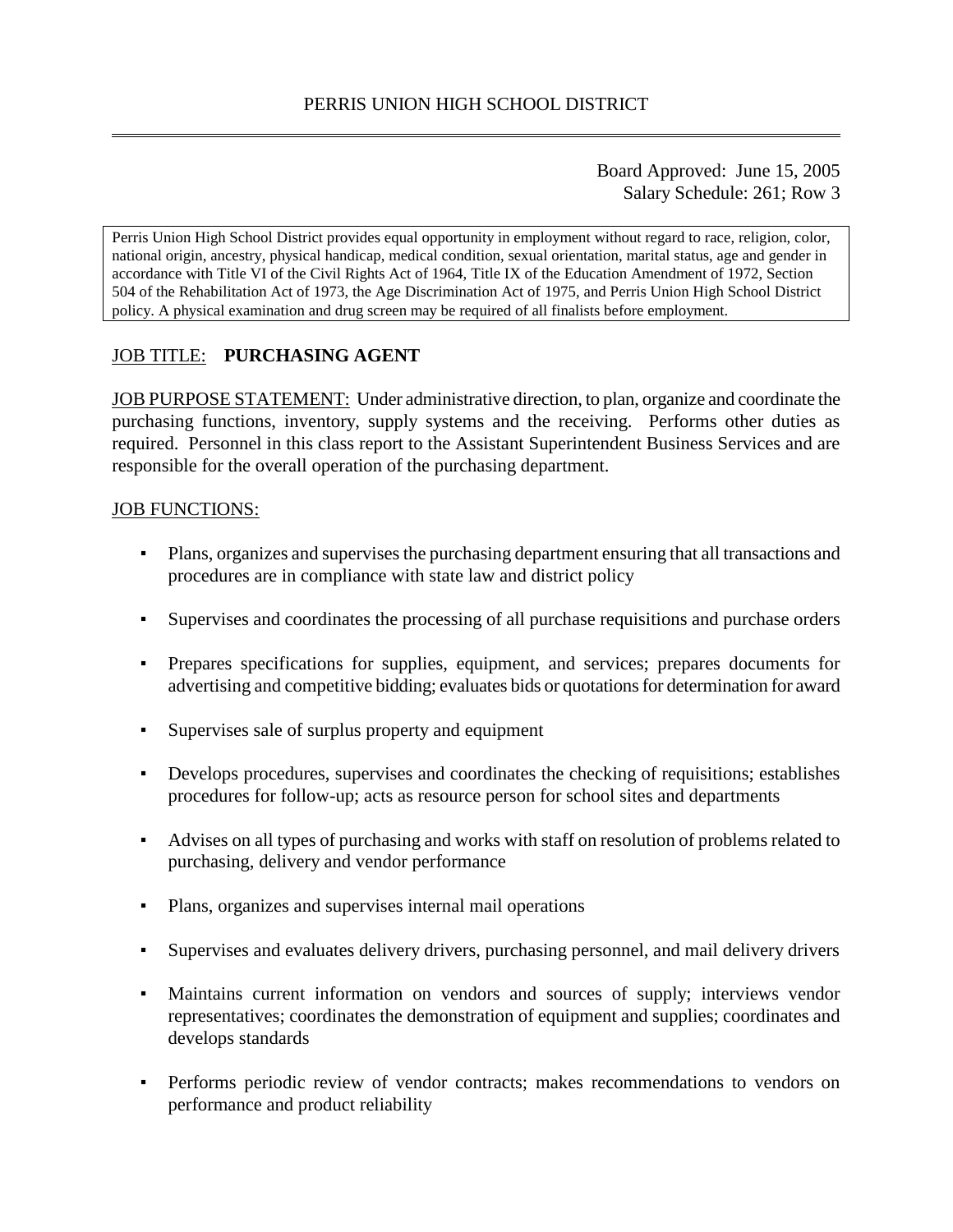### JOB TITLE: **PURCHASING AGENT** Page 2

#### JOB FUNCTIONS – continued

- Supervises the development and maintenance of a fixed asset inventory system
- Facilitates purchasing procedures and techniques, purchasing transactions and follow-up
- Knows purchasing and business terminology
- Advises on a wide variety of supplies, equipment and materials used in school districts; dependable sources of such supplies
- Advises on equipment and materials; marketing practices, pricing methods, and product quality used in school districts
- Knows contract administration
- Knows principles of supervision, training and evaluation
- Knows inventory control procedures
- Communicates (written and verbal) clearly, concisely, and correctly
- Communicates effectively via e-mail and other electronic communications
- Knows and operates computer programs
- Plans, organizes and supervises the purchasing activities of a school district programs
- Learns and interpret laws, regulations, and rules affecting school district purchasing and contractual operations and apply them with good judgment
- Prepares clear specifications and legal contracts
- Schedules multiple activities
- Trains and supervises the work of others
- Establishes and maintains cooperative working relationships
- Operates office machines and equipment, including a typewriter, copier, personal computer and calculator proficiently
- Performs other duties as assigned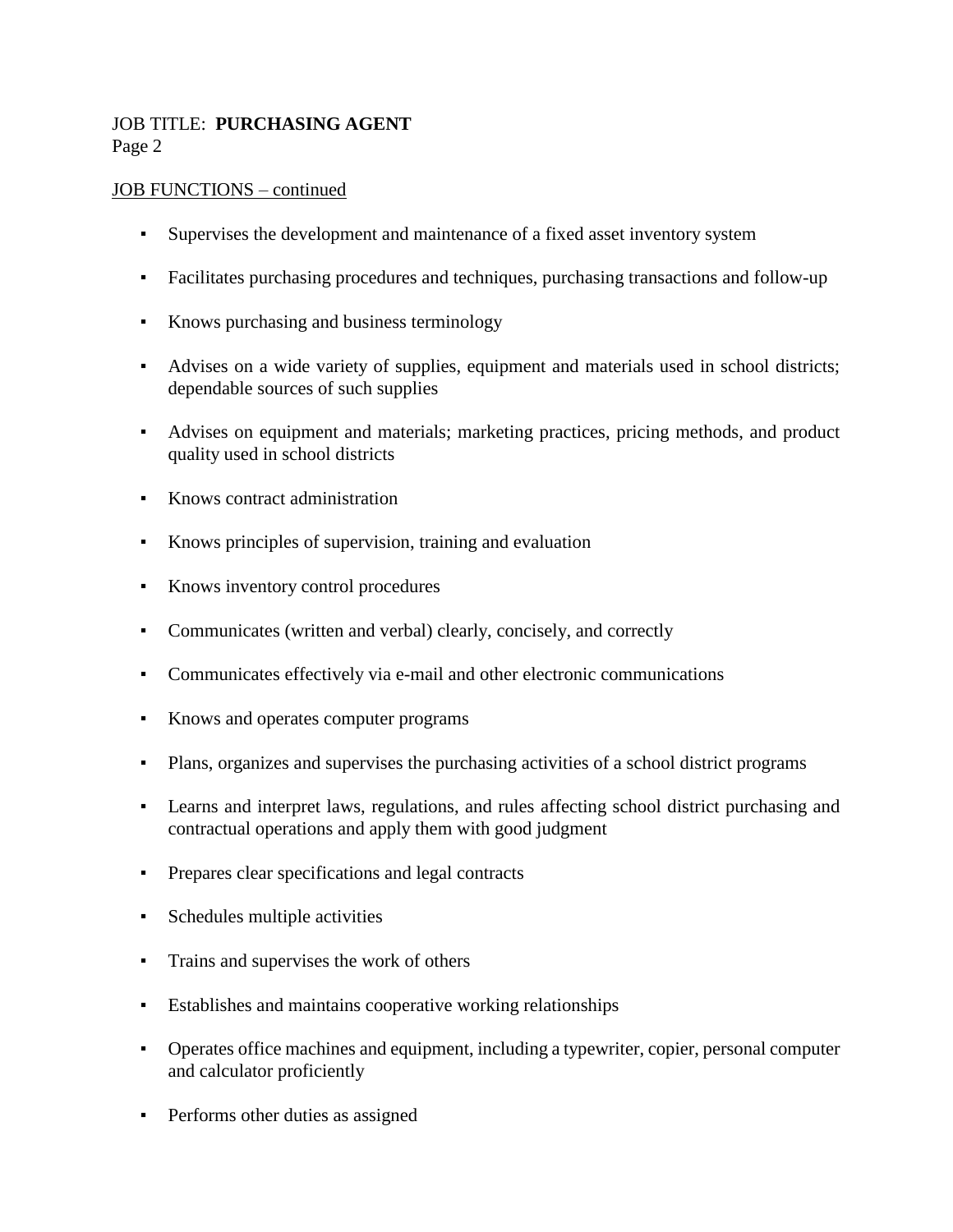### JOB TITLE: **PURCHASING AGENT** Page 3

### PHYSICAL ABILITIES:

- Visual ability to read handwritten or typed documents, and the display screen of various office equipment and machines
- Able to conduct verbal conversation, write, and read in English
- Able to hear normal range verbal conversation (approximately 60 decibels)
- Able to sit, stand, stoop, kneel, bend, and walk
- Able to sit for sustained periods of time
- Able to climb slopes, stairs, steps, ramps and ladders
- Able to lift up to 25 pounds
- Able to carry up to 25 pounds
- Able to operate office machines and equipment in a safe and effective manner

### JOB QUALIFICATIONS:

### Education:

▪ Equivalent to graduation from college with a major in business administration or a related field. Additional qualifying experience may be substituted for the education required on a year-for-year basis.

#### Experience:

▪ Two years successful purchasing in a school district

#### Licenses, Certifications, Bonding, and/or Testing:

- TB Clearance
- Drug/Alcohol Clearance
- Valid Drivers License
- Criminal Justice Fingerprint Clearance